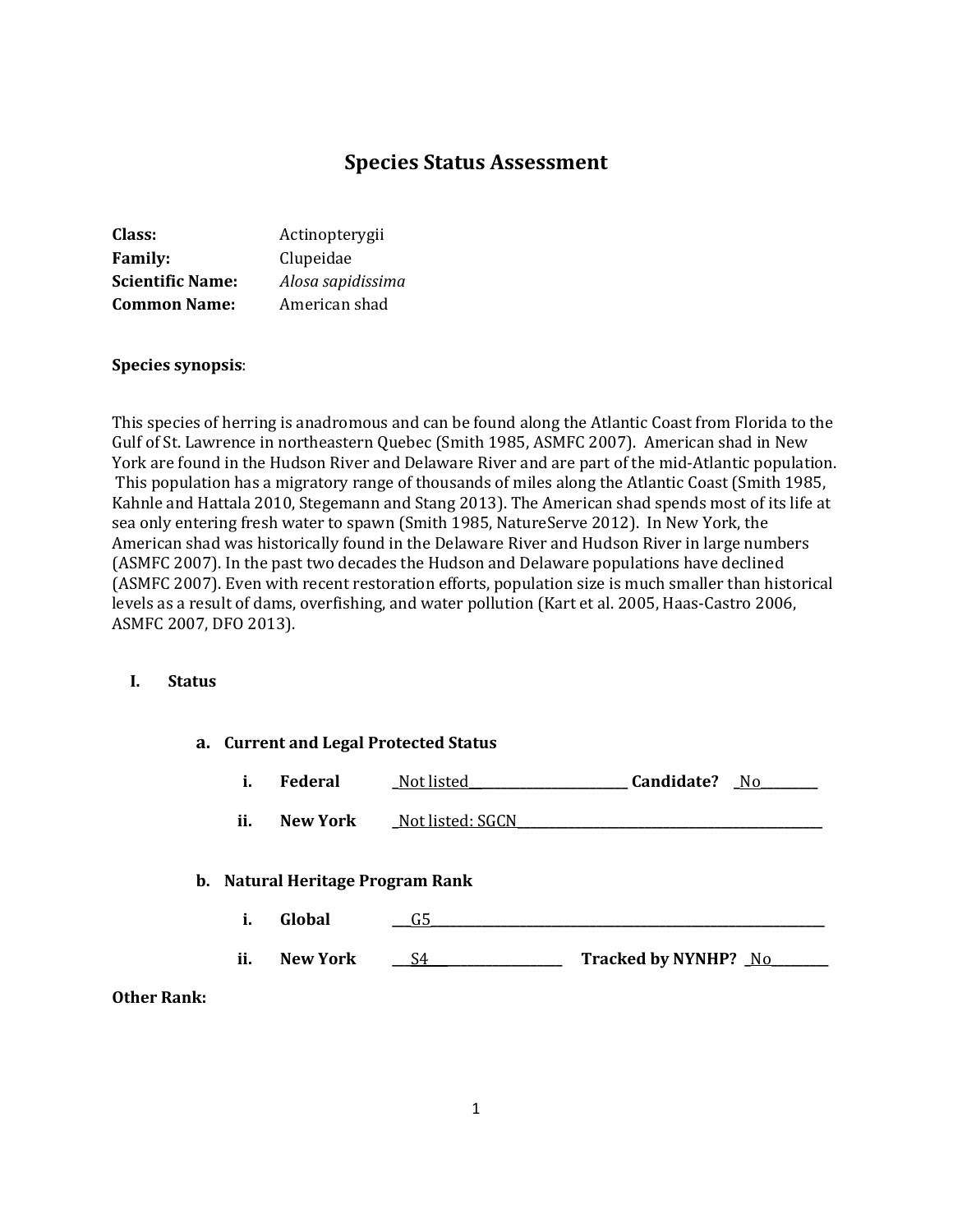#### **Status Discussion:**

This species is in decline throughout its range. There have been slight local increases in abundance, as a result of recent restoration efforts in the Susquehanna, Delaware, and Connecticut rivers, but many populations are still an order of magnitude or more smaller than historical levels (ASMFC 2007).

# **II. Abundance and Distribution Trends**

- **a. North America**
	- **i. Abundance**

| $\overline{\phantom{a}}$ | $\alpha$ declining | __increasing | stable | unknown |
|--------------------------|--------------------|--------------|--------|---------|
|--------------------------|--------------------|--------------|--------|---------|

**ii. Distribution:**

**\_\_ \_\_\_ declining \_\_\_\_\_increasing \_\_X \_\_stable \_\_\_\_\_unknown**

**Time frame considered: \_\_**Past 20 years (ASMFC 2007)**\_\_\_\_\_\_\_\_\_\_\_\_\_\_\_\_\_\_\_\_\_\_**

# **b. Regional**

**i. Abundance**

**\_\_X\_\_\_ declining \_\_\_\_\_increasing \_\_\_\_\_stable \_\_\_\_\_\_unknown ii. Distribution: \_\_ \_\_\_ declining \_\_\_\_\_increasing \_\_X\_\_stable \_\_\_\_\_\_\_unknown**

**Regional Unit Considered: \_\_**New England**\_\_\_\_\_\_\_\_\_\_\_\_\_\_\_\_\_\_\_\_\_\_\_\_\_\_\_\_\_\_\_\_\_\_\_\_\_\_\_ Time Frame Considered: \_\_\_\_**Past 20 years (ASMFC 2007) **\_\_\_\_\_\_\_\_\_\_\_\_\_\_\_\_\_\_**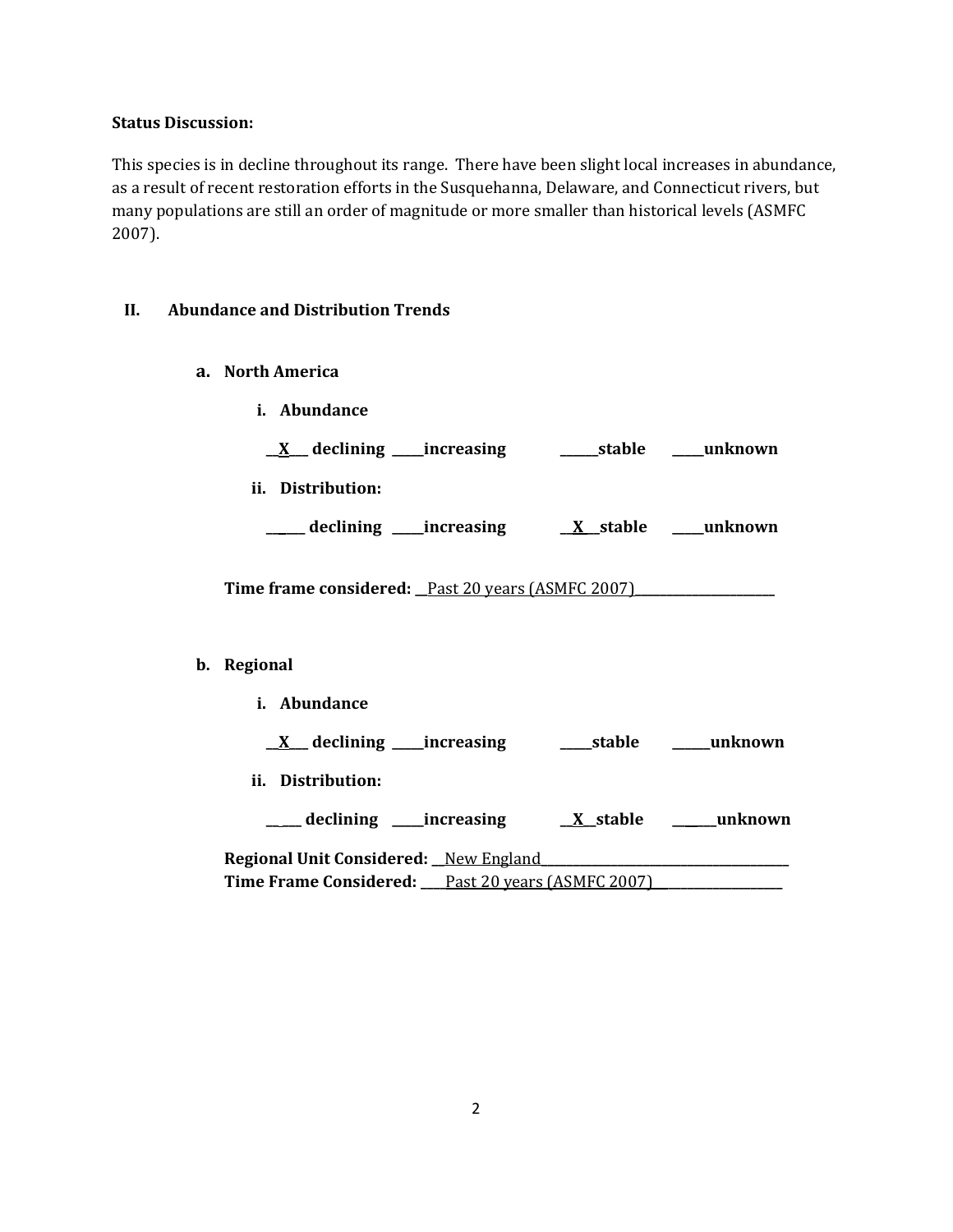**c. Adjacent States and Provinces**

| <b>CONNECTICUT</b>                                                                                                    | Not Present ______                                                                                                |                 | No data _______ |
|-----------------------------------------------------------------------------------------------------------------------|-------------------------------------------------------------------------------------------------------------------|-----------------|-----------------|
| i. Abundance<br>ii. Distribution:                                                                                     | $\underline{X}$ declining ___ increasing ___ stable ___ unknown                                                   |                 |                 |
|                                                                                                                       | ___ declining ___ increasing ___ X_ stable ___ unknown                                                            |                 |                 |
| Time frame considered: Past 20 years (ASMFC 2007)<br>Listing Status: Not listed Manual Manual Manual Manual SGCN? Yes |                                                                                                                   |                 |                 |
| MASSACHUSETTS Not Present ________ No data ______                                                                     |                                                                                                                   |                 |                 |
| i. Abundance<br>ii. Distribution:                                                                                     | $\underline{X}$ declining ___ increasing ___ stable ___ unknown                                                   |                 |                 |
|                                                                                                                       | ___ declining ___ increasing ___ X_ stable ___unknown                                                             |                 |                 |
| Time frame considered: Past 20 years (ASMFC 2007)<br>Listing Status: Not listed Manuel Corp. 2014. SGCN? Yes          |                                                                                                                   |                 |                 |
| NEW JERSEY Not Present ______                                                                                         |                                                                                                                   | No data _______ |                 |
| i. Abundance                                                                                                          | $\frac{1}{\sqrt{2}}$ declining $\frac{1}{\sqrt{2}}$ increasing $\frac{X?}{X}$ stable $\frac{1}{\sqrt{2}}$ unknown |                 |                 |
| ii. Distribution:                                                                                                     | ___ declining ___ increasing ___ $\underline{X}$ _stable ___unknown                                               |                 |                 |
| Time frame considered: Past 20 years (ASMFC 2007).                                                                    |                                                                                                                   |                 | SGCN? No        |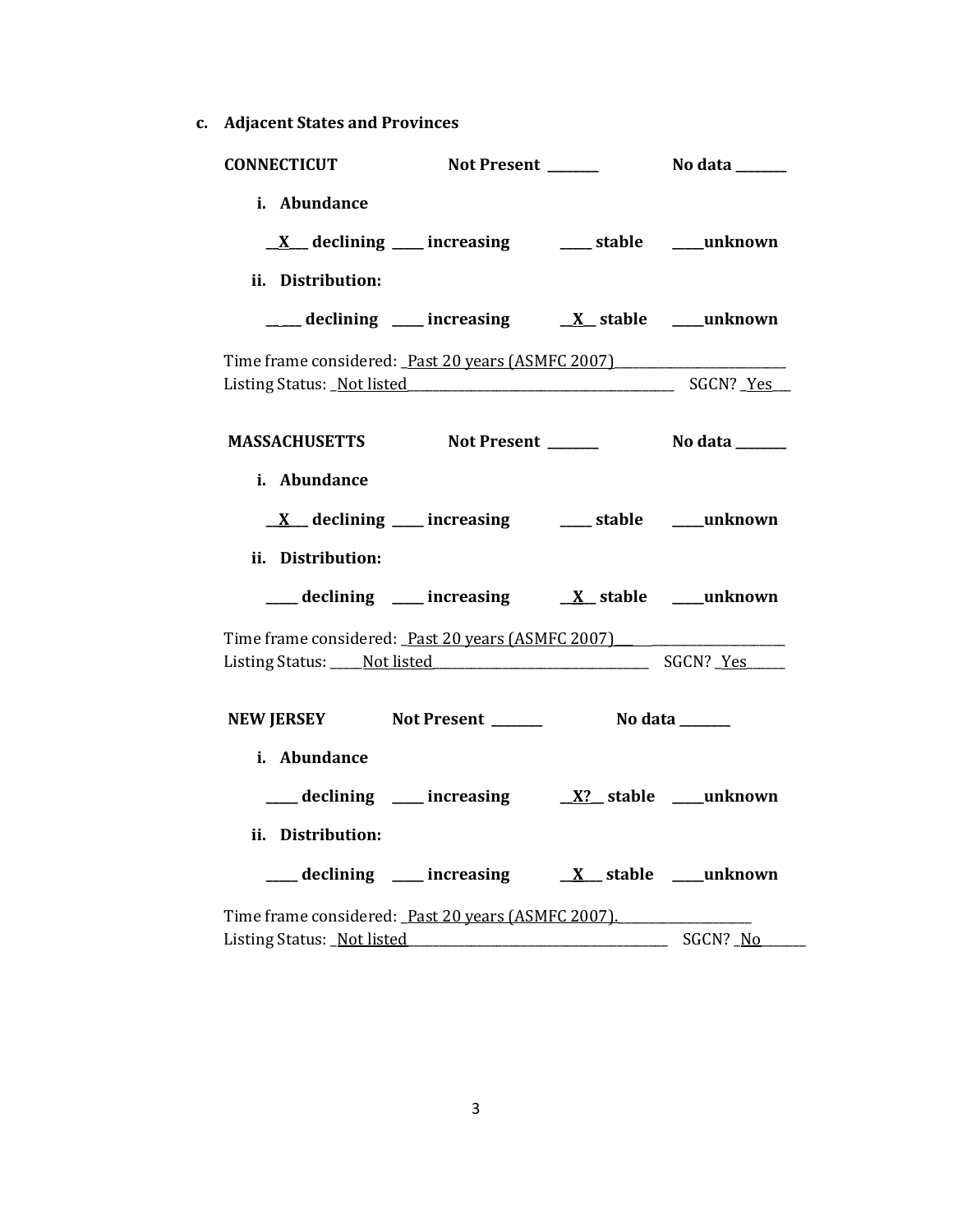| <b>ONTARIO</b>    |                                                                                                                                                                                                                                                                                           |  |
|-------------------|-------------------------------------------------------------------------------------------------------------------------------------------------------------------------------------------------------------------------------------------------------------------------------------------|--|
| i. Abundance      |                                                                                                                                                                                                                                                                                           |  |
|                   |                                                                                                                                                                                                                                                                                           |  |
| ii. Distribution: |                                                                                                                                                                                                                                                                                           |  |
|                   |                                                                                                                                                                                                                                                                                           |  |
|                   | Time frame considered: Past 20 years (NatureServe 2012)<br>Listing Status: Not listed Manual Property of the Status Control of the Manual Assembly District Oriental Property of the United Status District Oriental Property of the United Status District Oriental Property Oriental Pr |  |
|                   | PENNSYLVANIA Not Present No data ______                                                                                                                                                                                                                                                   |  |
| i. Abundance      |                                                                                                                                                                                                                                                                                           |  |
|                   | $\frac{1}{2}$ declining _____ increasing $\frac{X?}{X?}$ stable _____ unknown                                                                                                                                                                                                             |  |
| ii. Distribution: |                                                                                                                                                                                                                                                                                           |  |
|                   |                                                                                                                                                                                                                                                                                           |  |
|                   | Time frame considered: Past 10 years (ASMFC 2007)                                                                                                                                                                                                                                         |  |
|                   | Listing Status: Not listed Manuel Allen and SGCN? No Manuel Allen Board SGCN? No                                                                                                                                                                                                          |  |
| <b>QUEBEC</b>     | Not Present ___________ No data ______                                                                                                                                                                                                                                                    |  |
| i. Abundance      |                                                                                                                                                                                                                                                                                           |  |
|                   |                                                                                                                                                                                                                                                                                           |  |
| ii. Distribution: |                                                                                                                                                                                                                                                                                           |  |
|                   |                                                                                                                                                                                                                                                                                           |  |
|                   | Time frame considered: Past 20 years (NatureServe 2012)                                                                                                                                                                                                                                   |  |
|                   |                                                                                                                                                                                                                                                                                           |  |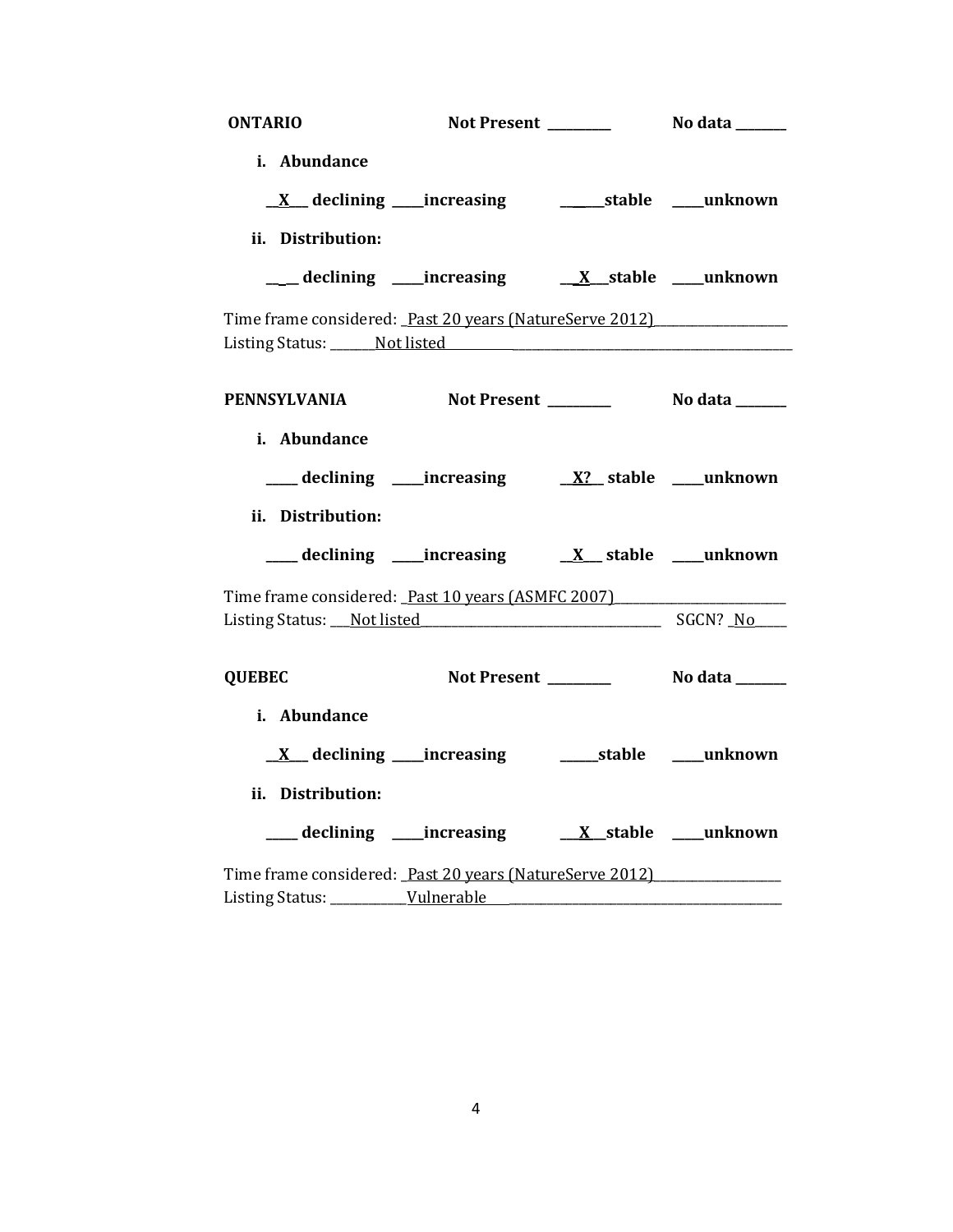| <b>VERMONT</b>                                                                                    |                                                      |         |
|---------------------------------------------------------------------------------------------------|------------------------------------------------------|---------|
| i. Abundance                                                                                      |                                                      |         |
|                                                                                                   |                                                      |         |
| ii. Distribution:                                                                                 |                                                      |         |
|                                                                                                   |                                                      |         |
| Time frame considered: Past 10 years (ASMFC 2007)                                                 |                                                      |         |
|                                                                                                   |                                                      |         |
| d. NEW YORK                                                                                       |                                                      | No data |
| i. Abundance                                                                                      |                                                      |         |
|                                                                                                   | <u>X</u> declining increasing and stable and unknown |         |
| ii. Distribution:                                                                                 |                                                      |         |
|                                                                                                   |                                                      |         |
| Time frame considered: Past 20 years Manual Processors Annual Property and Time frame considered: |                                                      |         |

#### **Monitoring in New York.**

Annual field sampling is conducted by the Hudson River Estuary Program (Kahnle 2010). The Hudson River Fisheries Unit of the NYSDEC tracked 40 prespawning American shad in the spring of 2009 using radio tags (Kahnle 2010). Tracking helped to identify specific spawning locations (Kahnle 2010).

#### **Trends Discussion:**

The New York American shad population is at an all time low since 1880 (Kahnle and Hattala 2010). Since the 1990s, some local populations in Connecticut, Massachusetts, Maine and Vermont have increased as a result of improvements in water quality, stocking programs, and the use of fish passage ways to increase access to spawning waters; however, shad abundance in these states is still far below historical levels (Kart et al. 2005, Haas-Castro 2006, ASMFC 2007). Current data indicate that Hudson River shad stock is at a historic low (ASMFC 2007a, Hattala and Kahnle 2009).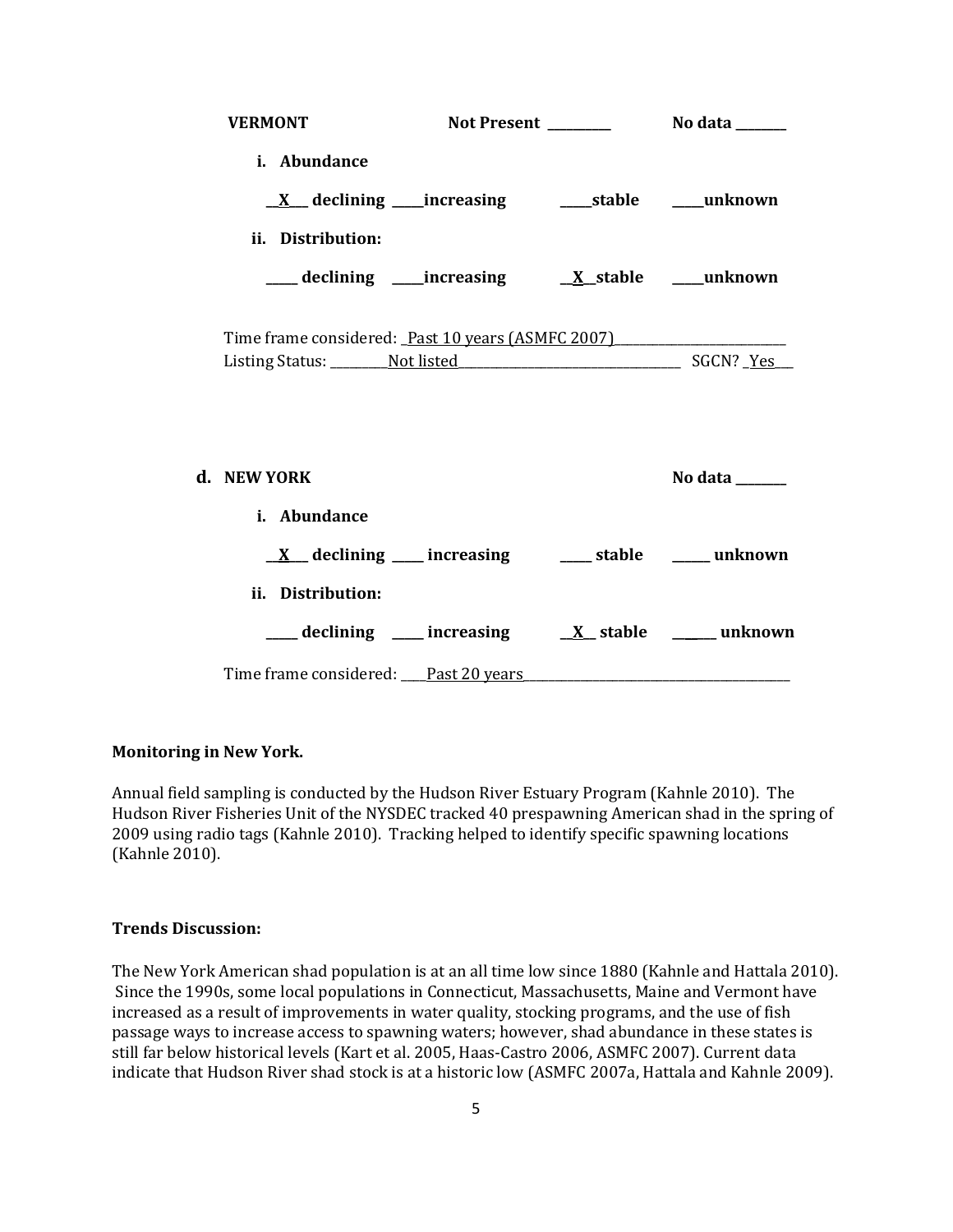Adult mortality has increased and is well above acceptable levels while mean age, size and stock size has also decreased (Hattala and Kahnle 2009).



Figure 1: Hudson River Estuary with spawning, nursery, and fishery areas for American shad (ASMFC 2007a).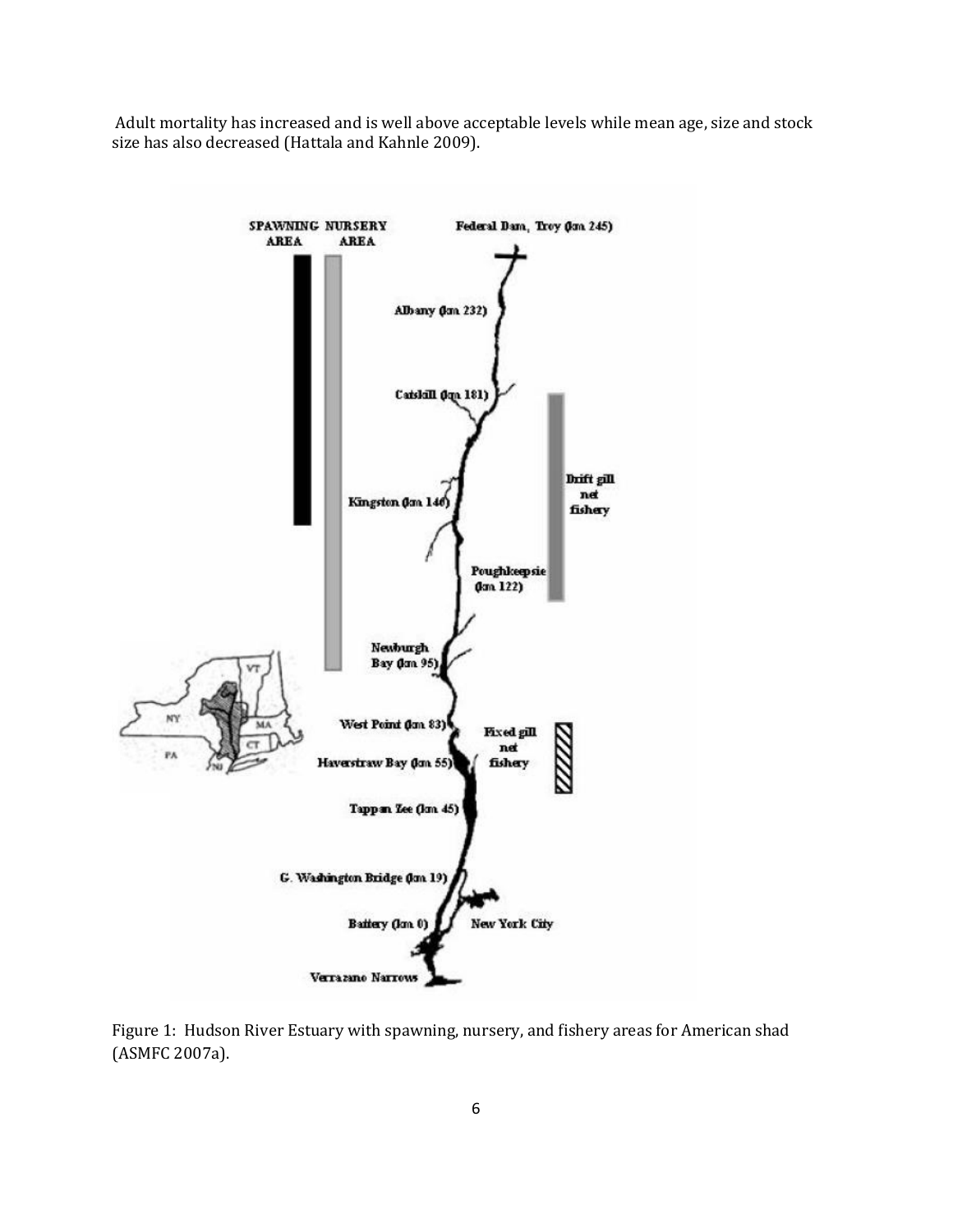

Figure 2: Conservation status of the American shad in North America (NatureServe 2012). \*outdated.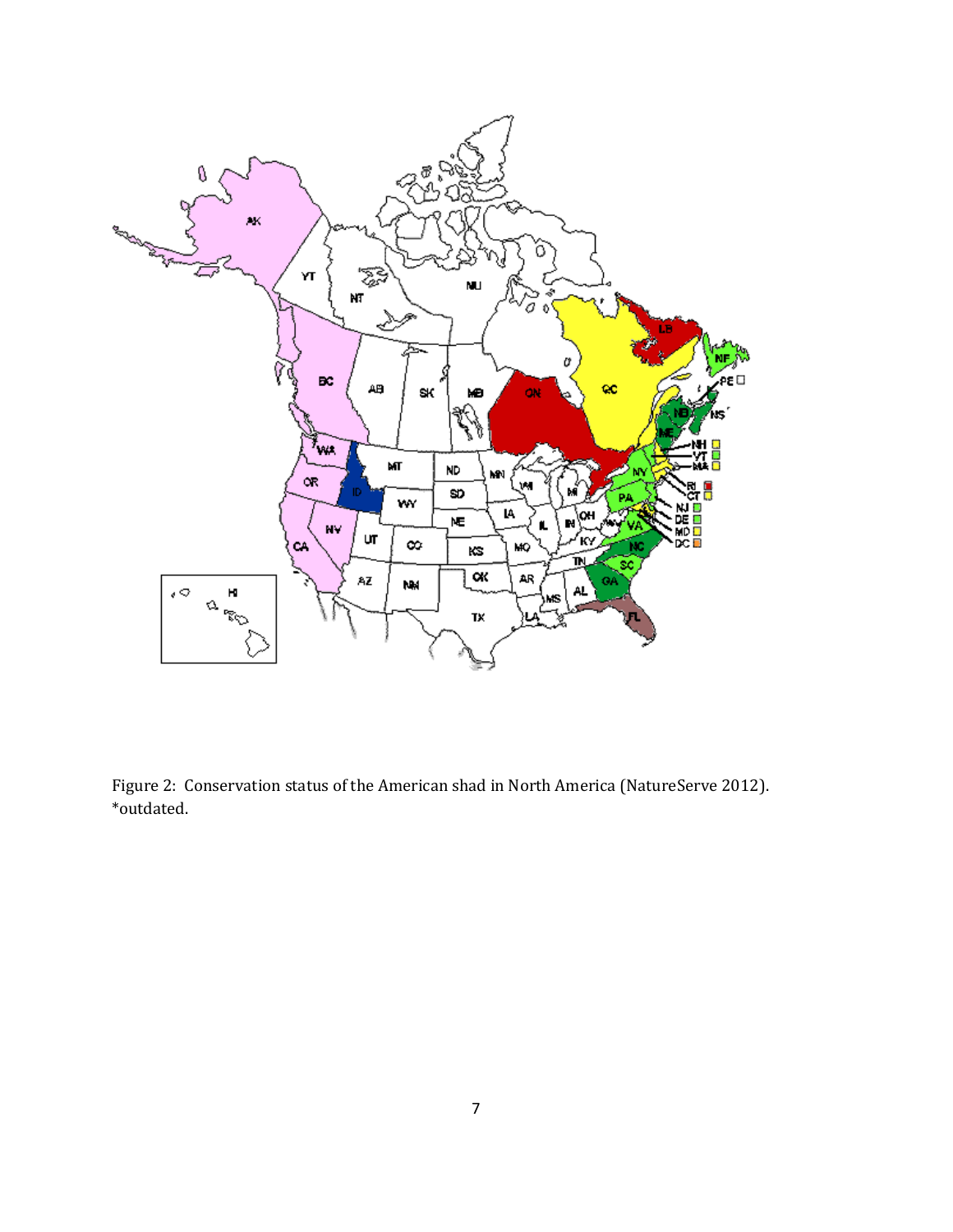



NYSDEC young of year index



Figure 4. Young-of-year indices for American shad collected in the Hudson River Estuary from 1980 to 2005 (ASMFC 2007a).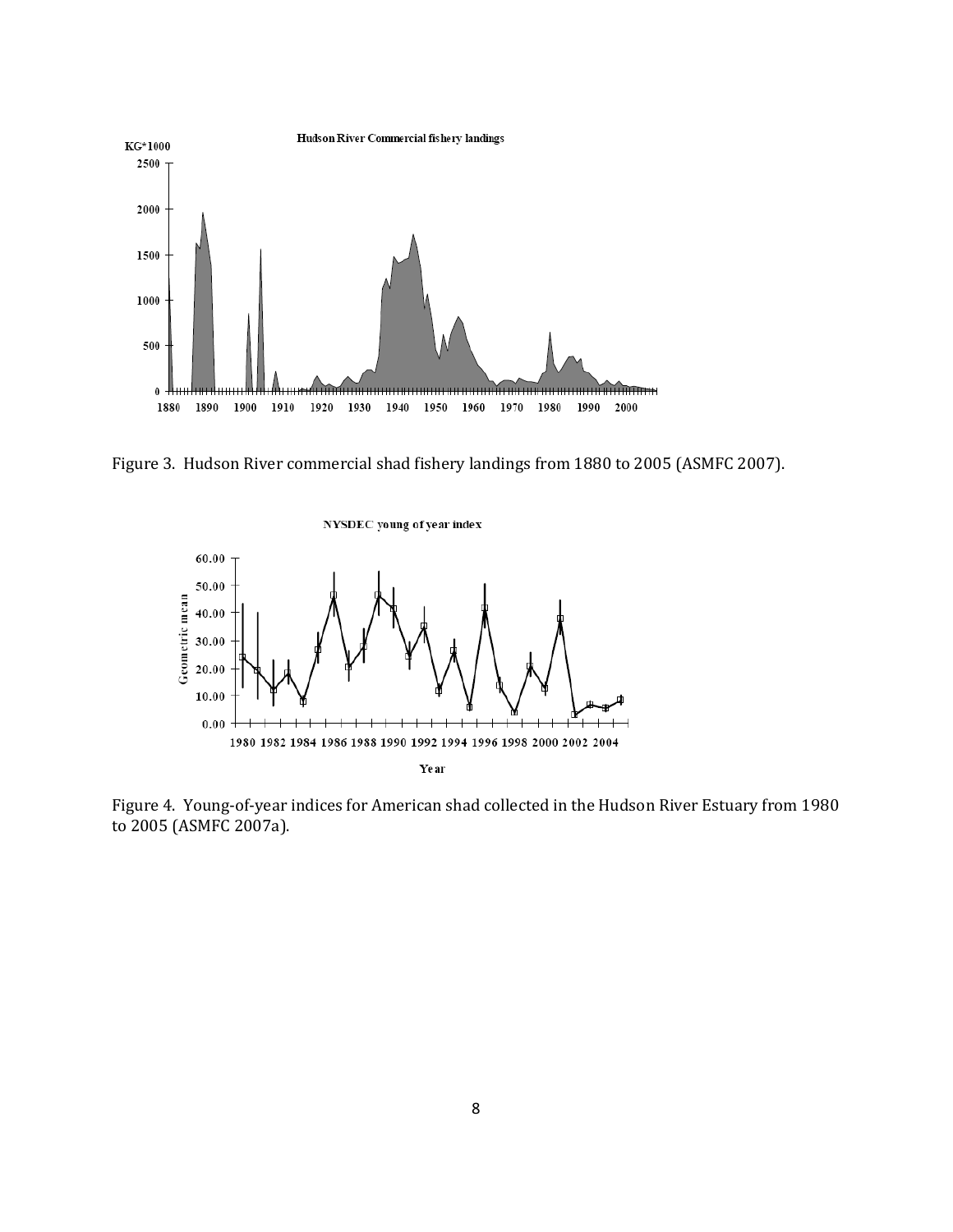### **III. New York Rarity, if known:**

| Historic      | # of Animals | # of Locations | % of State |
|---------------|--------------|----------------|------------|
| prior to 1970 |              |                |            |
| prior to 1980 |              |                |            |
| prior to 1990 |              |                |            |

#### **Details of historic occurrence:**

**\_\_**\_\_\_\_\_**\_\_\_**

This species historically occurred in the Hudson River and its tributaries, the Delaware River, and streams/coastal waters of Long Island (Hattala and Kahnle 2009). American shad were also found in New York's portion of the Susquehanna River, as far upstream as Binghamton, Broome County (Stegemann and Stang 2013). Large hydropower dams built in the 1920s currently prevent fish from reaching this portion of the Susquehanna (Stegemann and Stang 2013).

| Current                        | # of Animals | <u># of Locations</u> | % of State |
|--------------------------------|--------------|-----------------------|------------|
|                                |              |                       |            |
| Details of current occurrence: |              |                       |            |

The American shad is still found in the Hudson River, Delaware River, streams on Long Island, and coastal waters off Long Island.

# **New York's Contribution to Species North American Range:**

| % of NA Range in New York | <b>Classification of New York Range</b> |  |  |
|---------------------------|-----------------------------------------|--|--|
| $\frac{100}{2}$ (endemic) | <u>X</u> Core                           |  |  |
| $-76-99$                  | ___Peripheral                           |  |  |
| $\frac{1}{2}$ 51-75       | ___ Disjunct                            |  |  |
| 26-50                     | Distance to core population:            |  |  |
| $1 - 25$                  |                                         |  |  |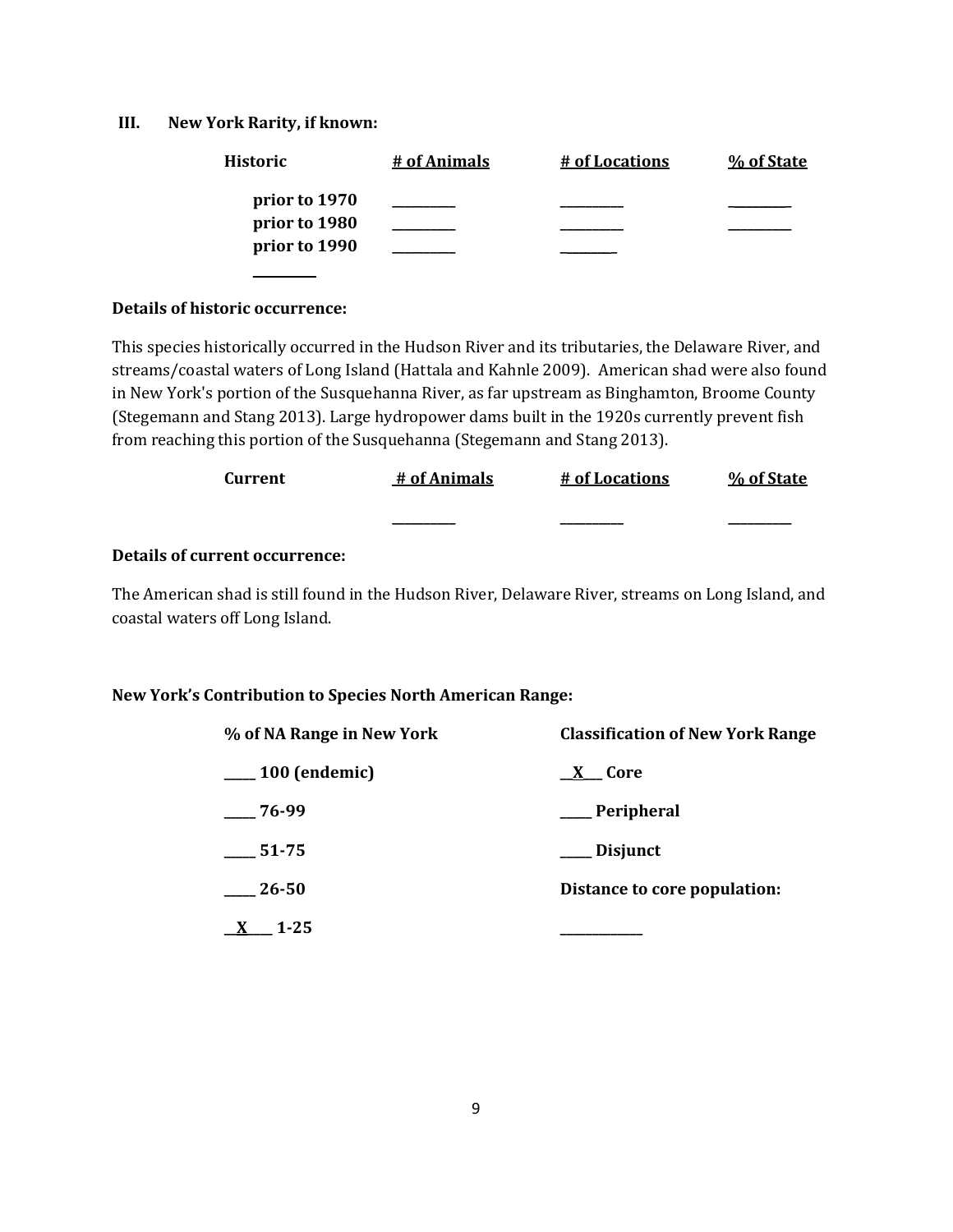# **IV. Primary Habitat or Community Type:**

- **1.** Large/Great River
- **2**. Marine, Shallow Subtidal
- **3.** Estuarine, Brackish Shallow Subtidal
- **4**. Estuarine, Brackish Intertidal, Benthic Geomorphology, Tidal Creek

# **Habitat or Community Type Trend in New York:**

| Declining X Stable         | <b>Increasing</b> | Unknown                        |  |
|----------------------------|-------------------|--------------------------------|--|
|                            |                   |                                |  |
| <b>Habitat Specialist?</b> | Yes.              | No.<br>$\mathbf{X}$            |  |
| <b>Indicator Species?</b>  | Yes.              | N <sub>0</sub><br>$\mathbf{X}$ |  |

# **Habitat Discussion:**

American shad spend most of the year at sea, only coming into fresh waters to spawn. While in the ocean, fish are found near shore often in bays. Adult shad spend summers in the Gulf of Maine, Bay of Fundy, and off the coast of Nova Scotia (ASMFC 2007). In the fall, fish migrate south to overwinter off Maryland, Virginia, and North Carolina (ASMFC 2007). When spring arrives, fish migrate back to their natal rivers (Smith 1985). Spawning in the Hudson River occurs on sandy, gravelly shoals and other shallow areas in the upper half of the river, from Kingston to Troy (ASMFC 2007a). Nursery habitat for juvenile shad in the Hudson River extends from Kingston south to Newburgh Bay (ASMFC 2007a).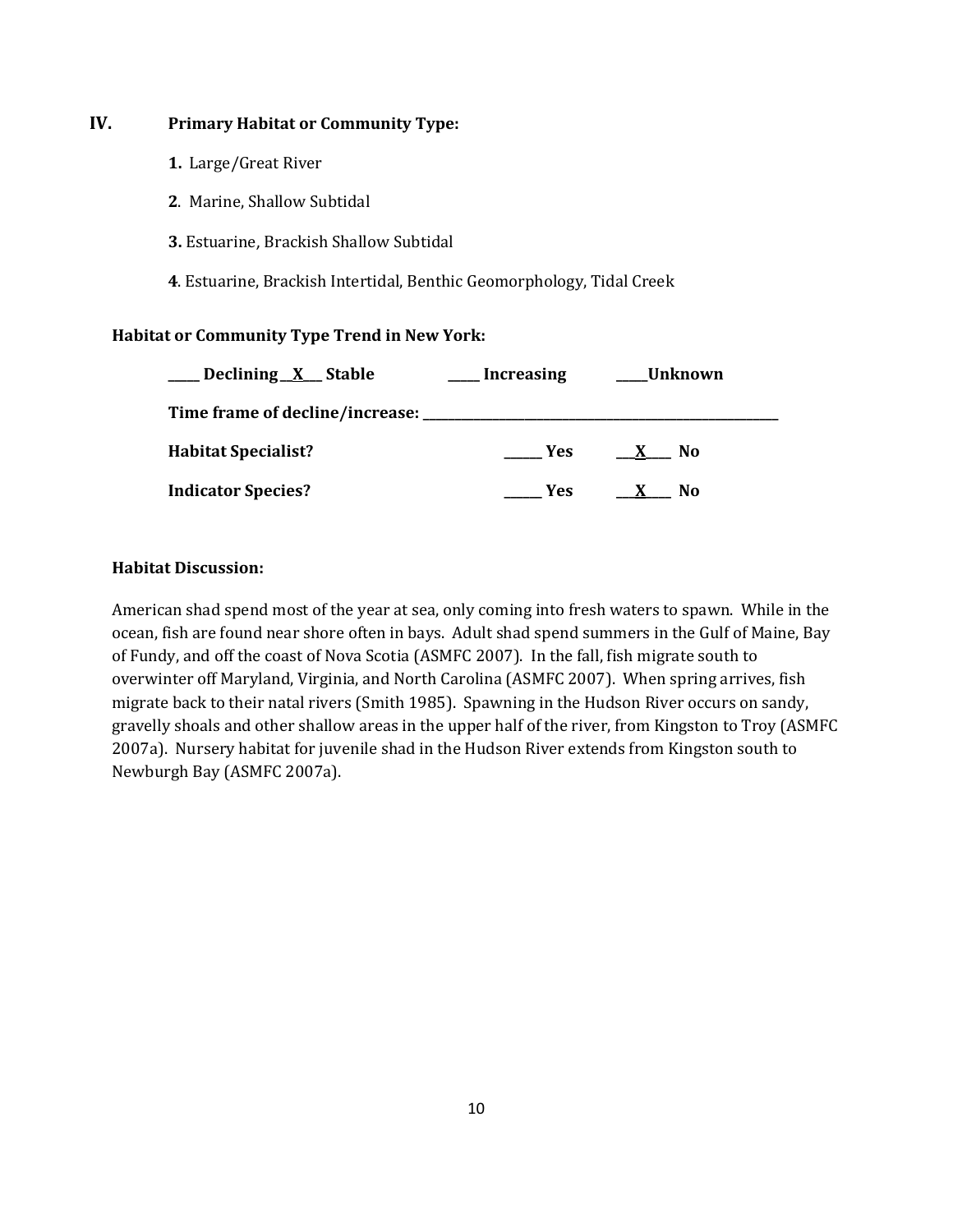- **V. New York Species Demographics and Life History**
	- **\_\_X\_\_\_\_ Breeder in New York**
		- **\_\_X\_\_\_ Summer Resident**
		- **\_\_\_\_\_ Winter Resident**
		- **\_\_X\_\_ Anadromous**

**\_\_\_\_\_ Non-breeder in New York**

- **\_\_\_\_\_ Summer Resident**
- **\_\_\_\_\_ Winter Resident**
- **\_\_\_\_\_ Catadromous**
- **\_\_\_\_\_ Migratory only**
- **\_\_\_\_\_Unknown**

#### **Species Demographics and Life History Discussion:**

Shad spawn in February in the south, but not until June or July in the northern extent of its range (Smith 1985, NatureServe 2012). Spawning in the Hudson River happens in late spring, normally around mid-May (ASMFC 2007). Populations in the south are semelparous and those in the north tend to be iteroparous (ASMFC 2007). A female can release 100,000 to 600,000 eggs that drift with the current and hatch in two to seventeen days (Smith 1985, ASMFC 2007, USGS 2013, NatureServe 2012). Most shad south of Cape Hatteras, North Carolina die after spawning; repeat spawners in rivers north of North Carolina increases with latitude (Neves and Depres 1979). Fish spend the fall in the northwestern Atlantic normally in the Gulf of Maine, but as far north as the Bay of Fundy (Neves and Depres 1979, ASMFC 2007). Shad migration follows a temperature isotherm between approximately 3 and 15 degrees Celsius (Neves and Depres 1979). As temperatures decrease in fall, shad move from the Gulf of Maine to off the Coast of Long Island (Neves and Depres 1979). During winter shad move further south and can be found along the Middle Atlantic coast as far south as North Carolina (Neves and Depres 1979). When spring arrives fish migrate north or south to their natal rivers to spawn (Neves and Depres 1979).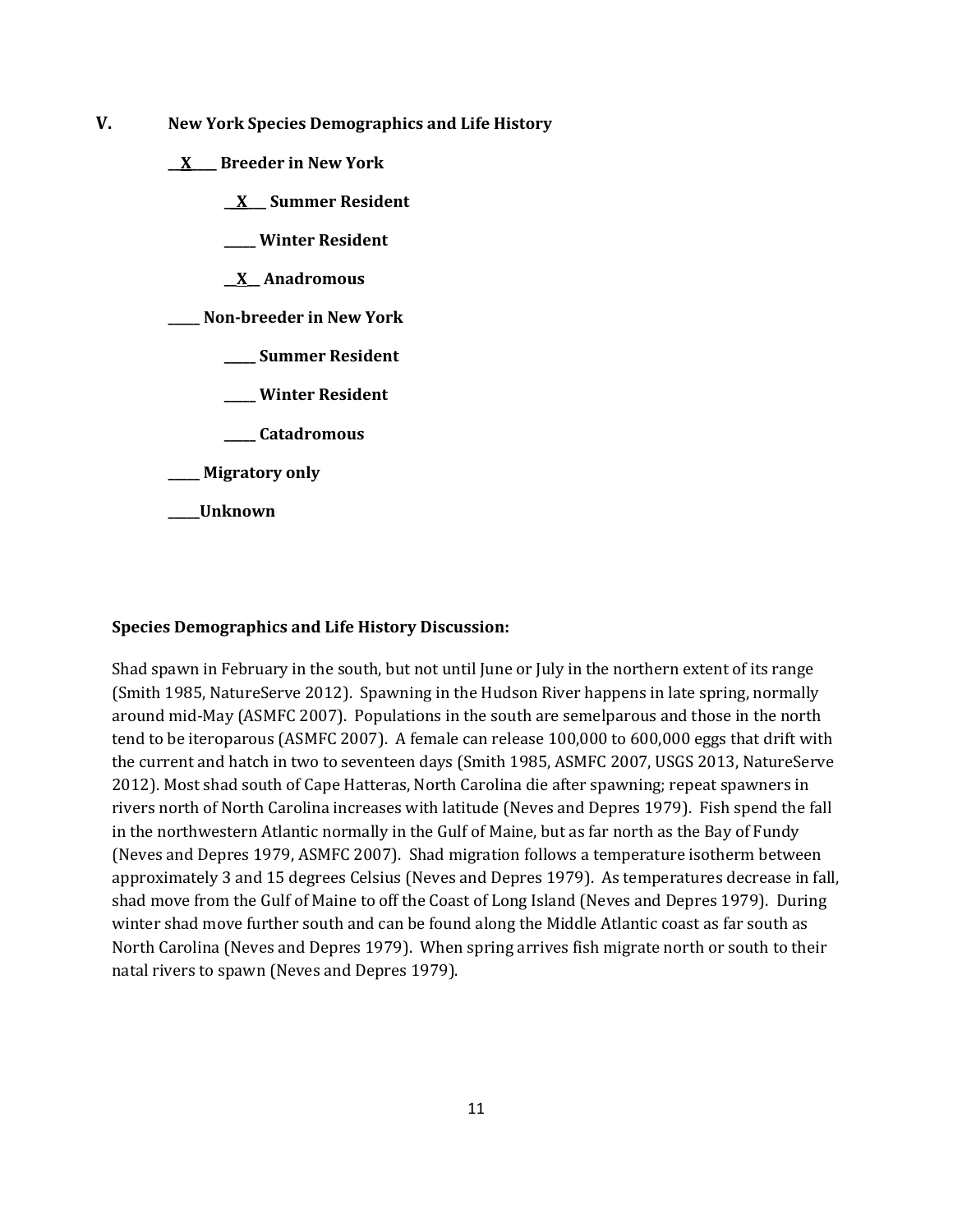# **VI. Threats:**

The main known cause of the decline in Hudson River American shad was overharvest by commercial and recreational fisheries (ASMFC 2007, Kahnle and Hattala 2010). While commercial ocean fisheries that targeted American shad were closed in all Atlantic coastal states in 2005, inriver fishing still occurs in some watersheds (Kahnle and Hattala 2010). Losses of young and adult shad to ocean commercial bycatch could be a factor in the decline, but the magnitude of these losses is uncertain (Kahnle and Hattala 2010). Young American shad in-river are also lost to cooling water intakes (Kahnle and Hattala 2010). Habitat loss from dredge and fill operations in the Hudson River was a problem in the early 1900s and losses during that time may have influenced the current rate of stock recovery (ASMFC 2007a, Kahnle and Hattala 2010). It is estimated that about 57% of the shallow water habitat in the Hudson River was lost during that time (ASMFC 2007a). The introduction of the zebra mussel into the Hudson River may have decreased zooplankton numbers decreasing prey available for juvenile shad (ASMFC 2007a, Kahnle and Hattala 2010).

# **Are there regulatory mechanisms that protect the species or its habitat in New York?**



Commercial ocean fisheries have been closed for the American shad since 2005 (ASMFC 2007a). In 2009, the Shad and River Herring Management Board approved an amendment restricting all commercial and recreation shad fishing in state waters starting in 2012 (Taylor et al. 2011). Atlantic coastal states are working together through the Atlantic States Marine Fisheries Commission using a cooperative interstate fishery management plan to protect, enhance, and restore East Coast migratory spawning stocks of American shad to achieve stock restoration and maintain sustainable levels of spawning stock biomass (ASMFC 2007a, Hattala and Kahnle 2009, Taylor et al. 2011).

The American shad is protected under the Anadromous Fish Conservation Act.

# **Describe knowledge of management/conservation actions that are needed for recovery/conservation, or to eliminate, minimize, or compensate for the identified threats:**

Fishing in all waters in New York for this species is prohibited (Taylor et al. 2011, Stegemann and Stang 2013). The Draft 2010-2014 Hudson River Estuary Action Agenda of NYSDEC calls for the restoration of the Hudson River shad by 2050 (Hattala and Kahnle 2009). This recovery plan defines short and long term objectives associated with this goal and describes activities needed to achieve the goal and objectives. The plan has three major objectives: 1) Reduce mortality by reducing known sources of mortality on the stock by restricting directed fisheries and identifying bycatch in other ocean fisheries; 2) Restore and protect habitat by identifying adult spawning habitat through an adult sonic tagging project, then verify habitat use by early life stages of American shad through a plankton survey of shallow inshore areas; 3) identify and describe overall ecosystem change (Hattala and Kahnle 2009). Once habitat use is understood, protective measures can be taken to preserve areas, as well as help with future restoration projects (Hattala and Kahnle 2009).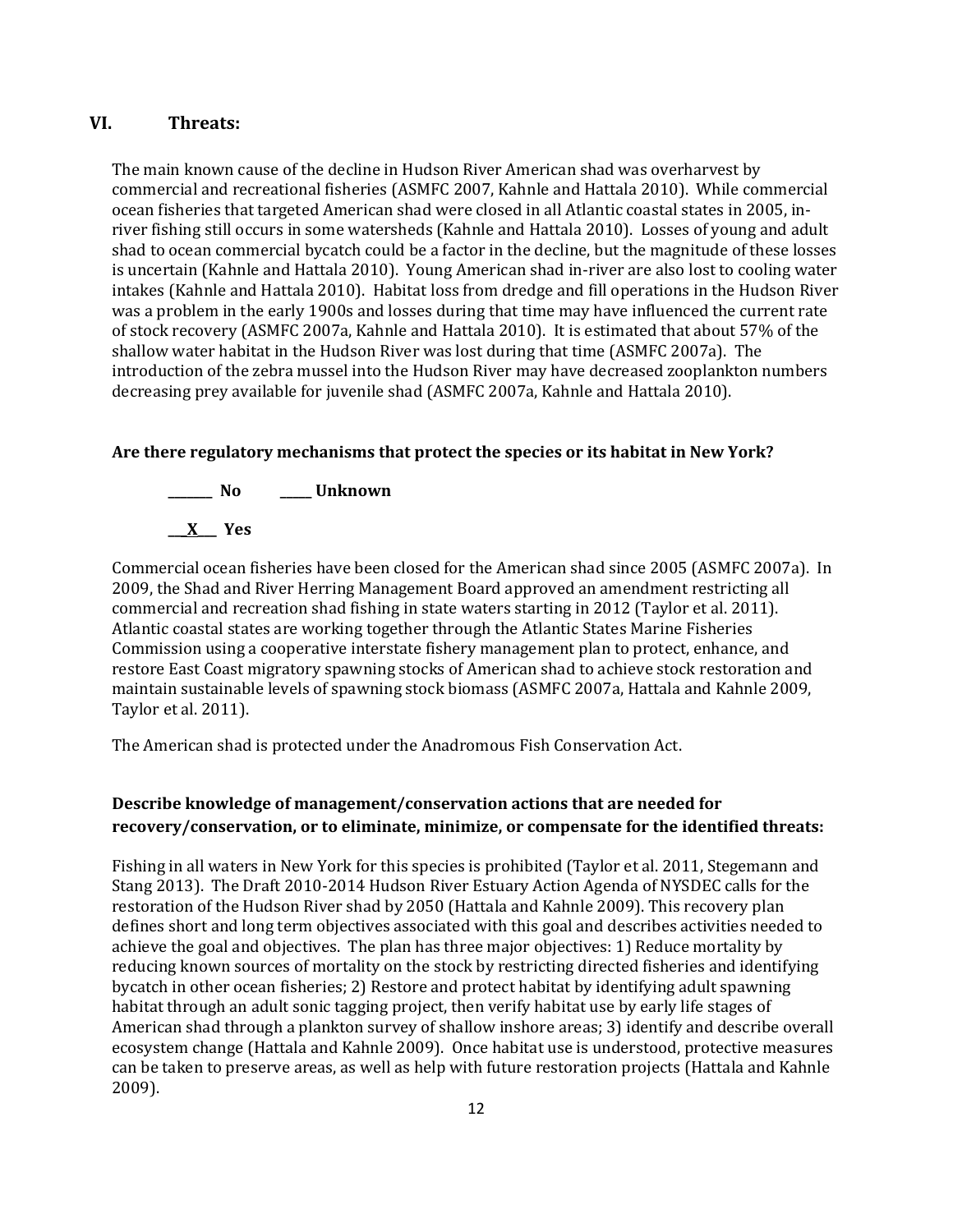In the New York State Wildlife Action Plan, objectives have been identified to maintain estuarine forage base at levels adequate to sustain their ecological function and continue to support harvest for bait and food. Current recommendations include:

-Conduct field and laboratory research to determine the effects of mosquito control measures on all life stages of the fish species in question, their habitat and their forage.

-Conduct field and laboratory research to determine the effects of predation on all life stages of the fish species in question, their habitat and their forage.

-Seek regulatory authority over the fish species in question or seek legislation to implement management measures proposed in the strategic plan.

-If regulatory authority is granted, develop pursuant regulations to implement management measures proposed in the strategic plan.

-Conduct an investigation into the bait fish fishery which will identify participants; identify locations where the fishery is conducted; estimate harvest; estimate by-catch; and assess potential impacts on fish stocks and habitat.

-Conduct compliance monitoring of vessel trip reporting (VTRs) which will be used to determine fishing mortality (F).

-Conduct an investigation to determine the impacts of power plant cooling intake entrainment and impingement on stocks of estuarine forage fish.

-Continue existing surveys that document distribution and abundance of this species group, adjusting if possible to more adequately characterize stock status. Implement additional sampling program to fill in data gaps. Analyze these data to identify trends.

-Develop a strategic plan for fishery management that also addresses needs for mitigating impacts (if any) from other identified sources, including mosquito control, water quality and habitat degradation, and others.

# **VII. References**

Atlantic States Marine Fisheries Commission. 2007a. Stock assessment report no. 07-01 (supplement) of the Atlantic states marine fisheries commission American shad stock assessment report for peer review volume I. Available at: <http://www.asmfc.org/ speciesDocuments/shad/stockassmtreports/2007ShadStockAssmtReportVolumeI.pdf> (Accessed: April 1, 2013).

- Atlantic States Marine Fisheries Commission. 2007b. Stock assessment report no. 07-01 (supplement) of the Atlantic states marine fisheries commission American shad stock assessment report for peer review volume II. Available at: <http://www.asmfc.org/ speciesDocuments/shad/stockassmtreports/2007ShadStockAssmtReportVolumeII.pdf> (Accessed: April 1, 2013).
- Fisheries and Oceans Canada (DFO). 2013. Underwater world American shad. Government of Canada. Available at: < http://www.dfo-mpo.gc.ca/Science/publications/uwwmsm/articles/shad-alose-eng.htm> (Accessed: April 5, 2013).
- Haas-Castro, R. 2006. Status of fishery resources off the northeastern U.S. American shad. National Oceanic and Atmospheric Administration. Available at: <http://www.nefsc.noaa.gov/ sos/spsyn/af/shad/> (Accessed: April 1, 2013).